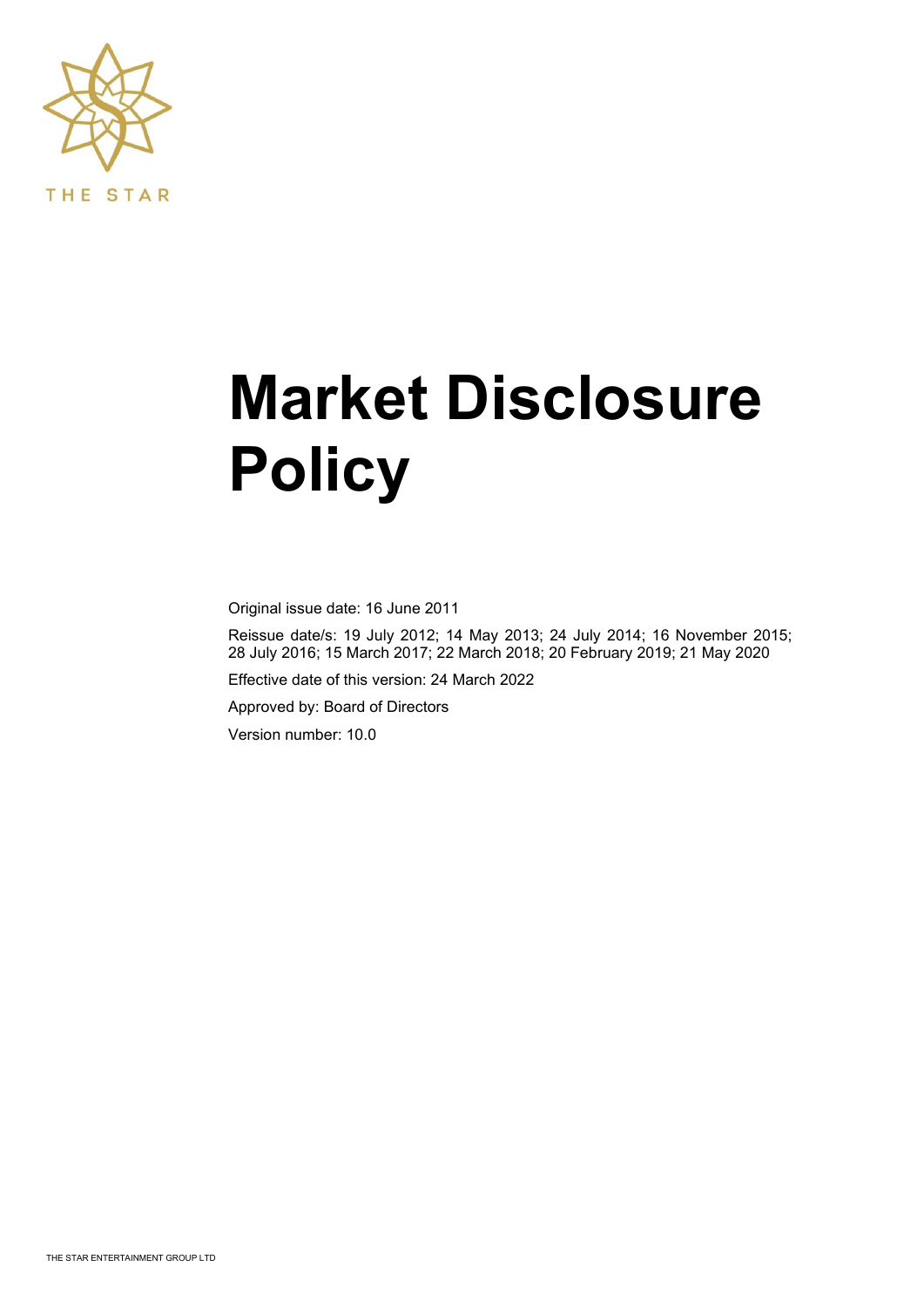# **CONTENTS**

| $\mathbf{1}$ . |                                                                             |  |
|----------------|-----------------------------------------------------------------------------|--|
| 2.             |                                                                             |  |
|                |                                                                             |  |
| 3.             |                                                                             |  |
| 4.             |                                                                             |  |
| 5.             |                                                                             |  |
| 6.             | Responsibilities of Directors, Executive Officers and Executive Committee 5 |  |
| 7 <sub>1</sub> |                                                                             |  |
| 8.             |                                                                             |  |
| 9.             |                                                                             |  |
| 10.            |                                                                             |  |
| 11.            |                                                                             |  |
| 12.            |                                                                             |  |
| 13.            |                                                                             |  |
| 14.            |                                                                             |  |
| 15.            |                                                                             |  |
| 16.            |                                                                             |  |
| 17.            |                                                                             |  |
| 18.            |                                                                             |  |
| 19.            |                                                                             |  |
| 20.            |                                                                             |  |
| 21.            |                                                                             |  |
| 22.            |                                                                             |  |
| 23.            |                                                                             |  |
| 24.            |                                                                             |  |
| 25.            |                                                                             |  |
| 26.            |                                                                             |  |

# **Related Information**

- ASX Listing Rules, including:
	- $\circ$  Chapter 3 Continuous Disclosure
	- o Chapter 4 Periodic Disclosure
	- $\circ$  Chapter 17 Trading halts, suspension, removal.
- ASX Guidance Note 8 Continuous Disclosure: Listing Rules 3.1 3.1B
- ASX Corporate Governance Council's *Corporate Governance Principles and Recommendations*, fourth edition (published on 27 February 2019 – effective 1 January 2020), Principles 5 and 6
- *Corporations Act 2001 (Commonwealth)* Chapter 6CA Continuous Disclosure
- Other policies of The Star Entertainment Group Limited:
	- o Shareholder Enquiries and Complaints Policy
	- o Confidentiality & External Communications Policy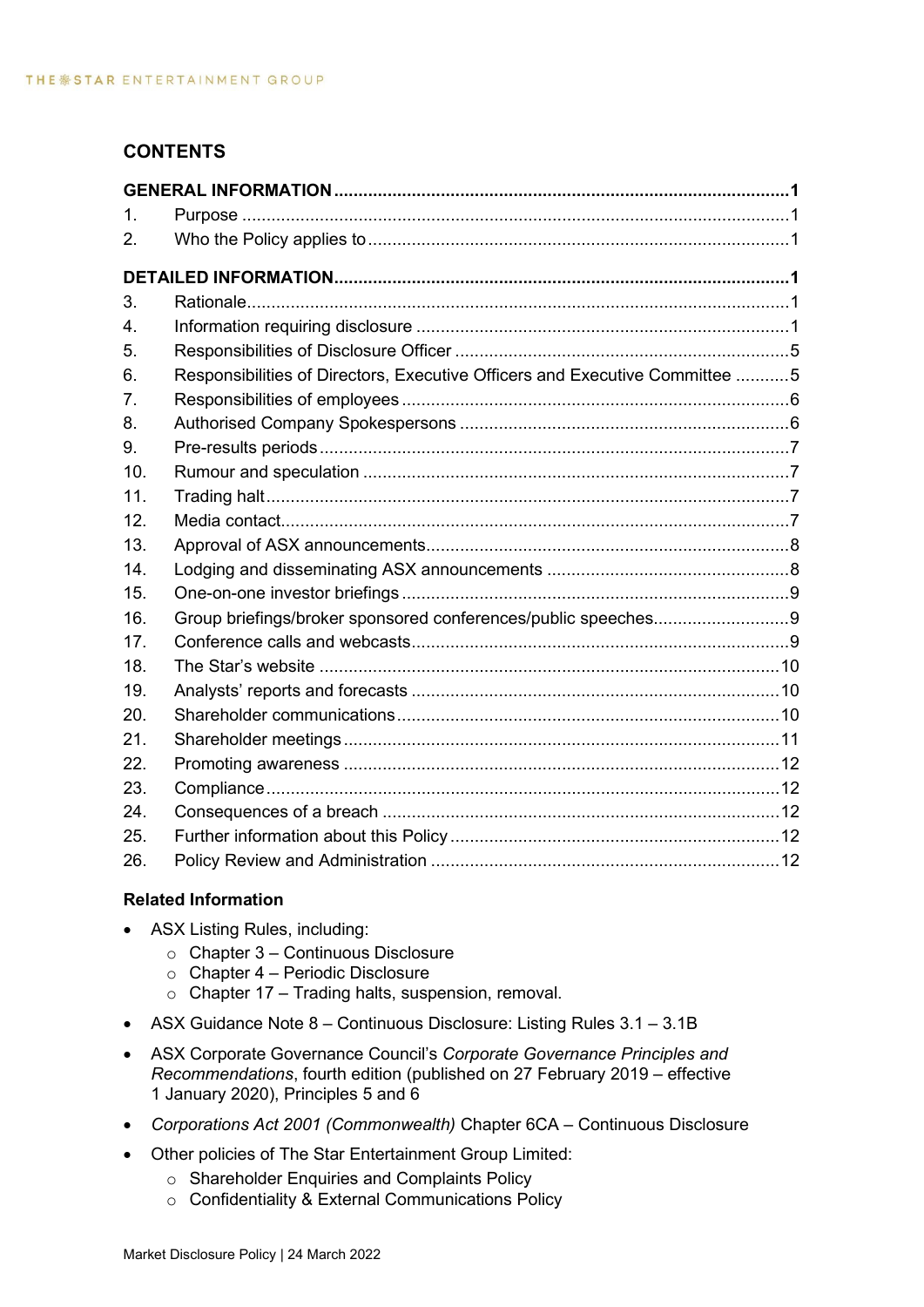# <span id="page-2-0"></span>**GENERAL INFORMATION**

## <span id="page-2-1"></span>**1. Purpose**

This policy sets out the procedures and guidelines adopted by The Star Entertainment Group Limited (*The Star*) relating to compliance with its continuous disclosure obligations and the communication of information to investors.

## <span id="page-2-2"></span>**2. Who the Policy applies to**

This Policy applies to all directors of The Star (*Directors*), and all officers, employees, contractors and consultants (including those on a fixed term or fixed task contract, and employees of incorporated contractors or consultants) (collectively referred to in this Policy as *employees*) of The Star, its subsidiaries and associated companies (collectively referred to in this Policy as *the Group*).

This Policy does not cover in detail the disclosure of information to the media, which is contained in a separate policy titled **Confidentiality and External Communications Policy**.

# <span id="page-2-3"></span>**DETAILED INFORMATION**

## <span id="page-2-4"></span>**3. Rationale**

The Star is required:

- to comply with continuous disclosure obligations under the *Corporations Act 2001 (Cth)* and the Australian Securities Exchange (*ASX*) Listing Rules;
- to make periodic disclosures to the ASX as required by the ASX Listing Rules;
- by the ASX Corporate Governance Council's *Corporate Governance Principles and Recommendations* to have and disclose a written policy for complying with its continuous disclosure obligations under ASX Listing Rule 3.1; and
- by the ASX Corporate Governance Council's *Corporate Governance Principles and Recommendations* to have an investor relations program that facilitates effective twoway communication with investors and to disclose how it facilitates and encourages participation of investors at meetings of security holders.

In addition to acting lawfully and meeting these obligations, The Star endeavours to:

- provide all investors with equal and timely access to material information about The Star;
- meet the information needs of investors and other stakeholders;
- make disclosures that are accurate, balanced and expressed in a clear and objective manner that allows investors to assess the impact of the information when making investment decisions;
- maintain consistency of the information disclosed; and
- achieve a high level of corporate credibility and investor confidence.

## <span id="page-2-5"></span>**4. Information requiring disclosure**

The types of information that need disclosure are:

- any information concerning The Star that a reasonable person would expect to have a material effect on the price or value of The Star's securities (*Market Sensitive Information*) where this information is not already known to the market or generally available;
- information required by the ASX Listing Rules to be disclosed periodically.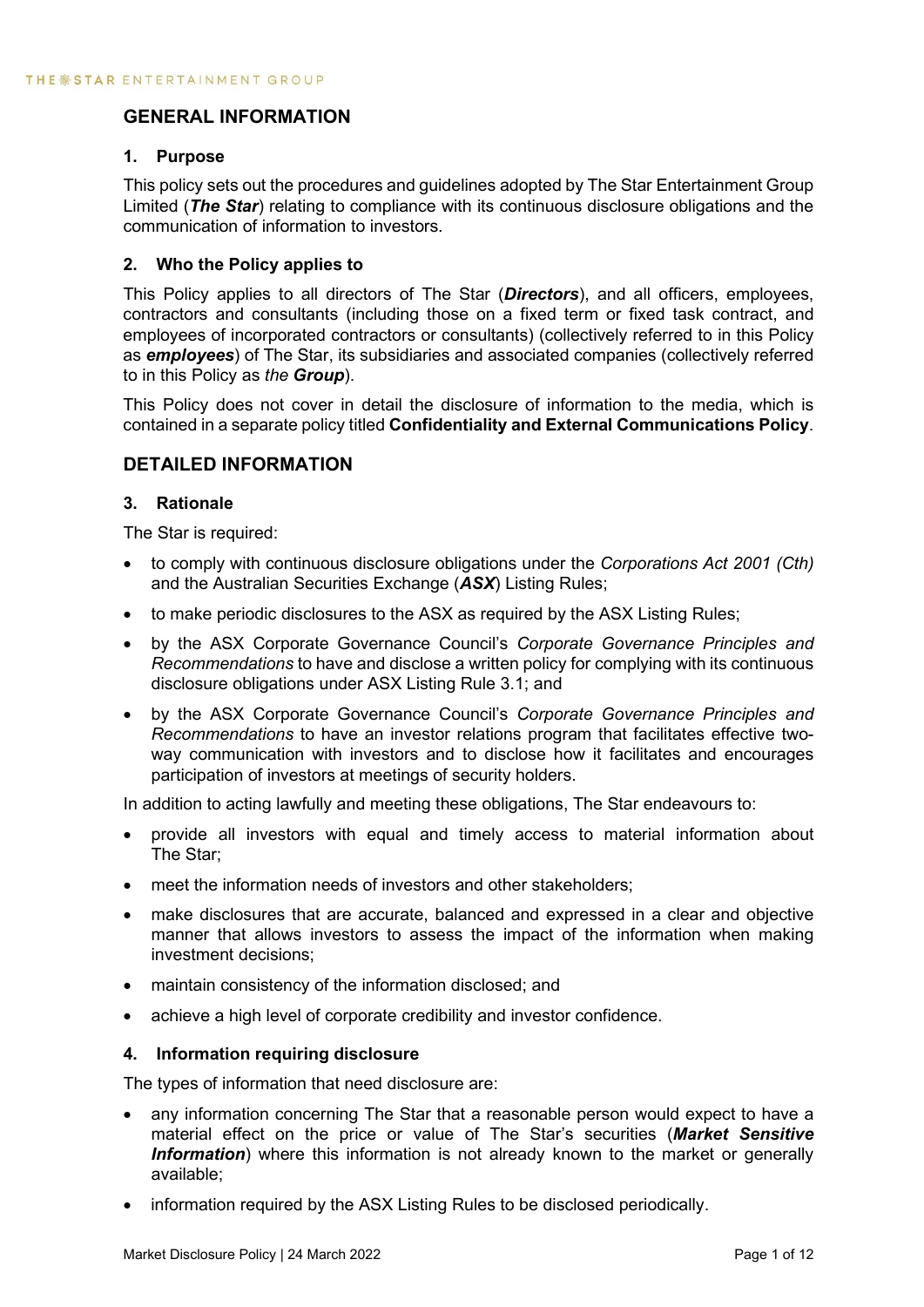## **Market Sensitive Information**

Under ASX Listing Rule 3.1, The Star is required to immediately tell the ASX when it becomes aware of any Market Sensitive Information that is not already known to the market or generally available.

**Immediately** does not mean "instantaneously" but rather "promptly and without delay". Doing something "promptly and without delay" means doing it as quickly as it can be done in the circumstances (acting promptly) and not deferring, postponing or putting it off to a later time (acting without delay).

The Star becomes *aware* of Market Sensitive Information when a Director, the Company Secretary or an Executive Officer has, or ought reasonably to have, come into possession of the Market Sensitive Information in the course of the performance of their duties.

An *Executive Officer* is any person who is concerned, or takes part, in the management of The Star through making, or participating in making, decisions that affect the whole, or a substantial part, of the business of The Star or who has the capacity to affect significantly The Star's financial standing.

A reasonable person would be taken to expect information to have a material effect on the price or value of The Star's securities if the information would, or would be likely to, influence persons who commonly invest in securities in deciding whether to acquire or dispose of the securities.

The ASX interprets the reference to persons who commonly "invest in" securities as a reference to persons who commonly buy and hold securities for a period of time, based on their view of the inherent value of the security.

The ASX considers that the word "influence" carries its own connotation of materiality and means more than "merely play some minor and immaterial role" in a decision to acquire or dispose of The Star's securities.

Assessment of whether information is Market Sensitive Information will include consideration of the likely effects of that information on The Star's profitability, image or reputation, and ability to carry on business.

# **Examples of Market Sensitive Information**

Examples<sup>1</sup> of information that would constitute Market Sensitive Information and require immediate disclosure to the ASX include<sup>[1](#page-3-0)</sup>:

- a decision to declare a dividend or distribution:
- a decision to not pay a dividend or distribution in respect of a period if The Star has previously announced an intention to pay a dividend or distribution for that period or paid a dividend or distribution in respect of the prior corresponding period;
- if a dividend or distribution plan is established, amended, deactivated or reactivated, a copy of the terms of the plan or any amendment;
- giving or receiving a notice of intention to make a takeover;
- a transaction that will lead to a significant change in the nature or scale of The Star's activities;
- a material acquisition or disposal;
- the granting or withdrawal of a material licence;

<span id="page-3-0"></span> $1$  Refer to ASX Listing Rules Chapter 3 and Guidance Note 8 for further examples and guidance on matters requiring immediate disclosure.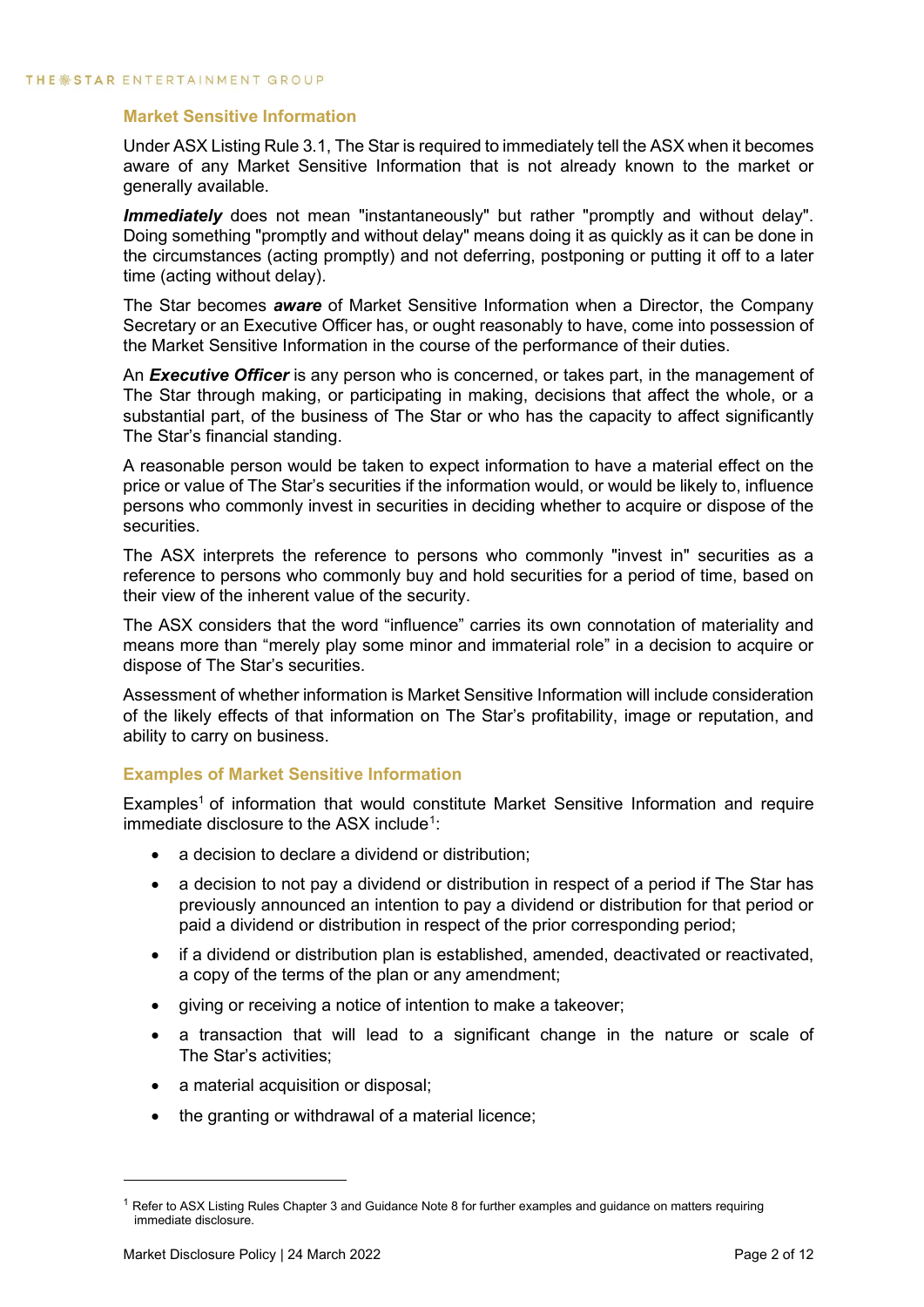- the entry into, variation or termination of a material agreement;
- becoming a plaintiff or defendant in a material lawsuit;
- a decision by The Star to buy back The Star's securities;
- a change of Chairman, Director, Managing Director & Chief Executive Officer, Chief Financial Officer or Company Secretary; and
- the fact that The Star's earnings will be materially different from market expectations.

## **False Market**

Market Sensitive Information may include information necessary to prevent or correct a false market in The Star's securities.

The term "false market" refers to a situation where there is material information or materially incomplete information in the market which is compromising proper price discovery. This may arise, for example, where an entity has made a false or misleading announcing, there is false or misleading information or rumour circulating in the market, or a segment of the market is trading on the basis of market sensitive information that is not available to the market as a whole.

If The Star becomes aware of a media or analyst report or market rumour that could lead to a false market in The Star's securities, the Disclosure Officer will liaise with The Star's ASX listings adviser to discuss the situation and obtain guidance on whether there is or could be a false market, the scope of the announcement that The Star might make to address the situation and whether it is appropriate for The Star to request a trading halt to prevent trading in its securities in the meantime.

## **Exceptions to ASX Listing Rule 3.1**

The Star's obligation to immediately disclosure Market Sensitive Information under ASX Listing Rule 3.1 does not apply while each of the following is satisfied in relation to the information:

- One or more of the following applies:
	- $\circ$  It would be a breach of a law to disclose the information:
	- o The information concerns an incomplete proposal or negotiation;
	- o The information comprises matters of supposition or is insufficiently definite to warrant disclosure;
	- $\circ$  The information is generated for The Star's internal management purposes;
	- o The information is a trade secret; **and**
- The information is confidential and the ASX has not formed the view that the information has ceased to be confidential; **and**
- A reasonable person would **not** expect the information to be disclosed.

## **Confidentiality**

If The Star is relying on an exception to ASX Listing Rule 3.1 (as described above), then the Market Sensitive Information that has not been disclosed must remain confidential at all times.

A confidentiality agreement cannot prevent The Star from complying with its obligations under the ASX Listing Rules and, in particular, its obligation to give the ASX information for release to the market.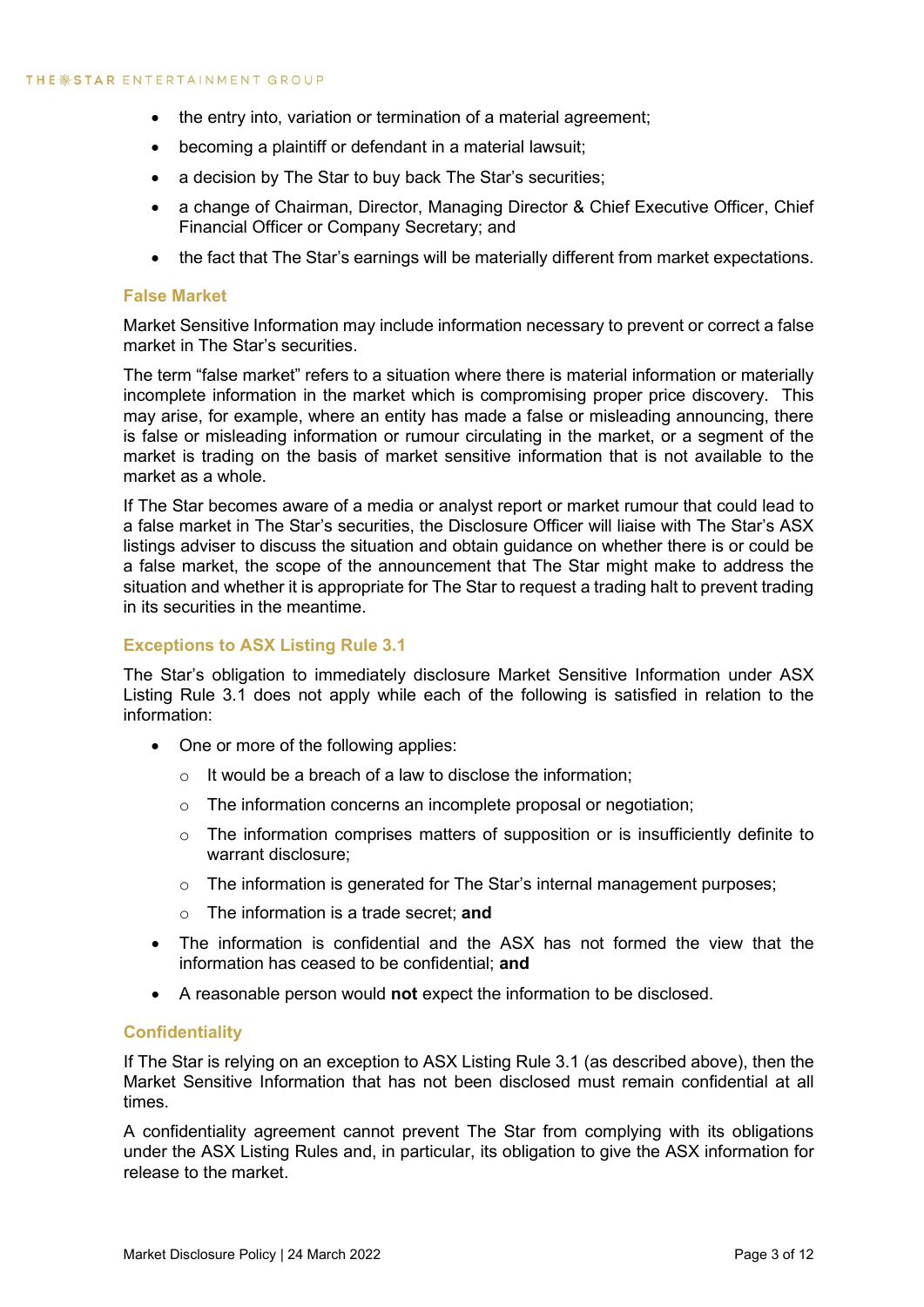Directors and employees owe obligations of confidentiality to the Group and are responsible for making sure that any Market Sensitive Information they have is kept confidential.

For further information on confidentiality, refer to the separate policy titled **Confidentiality and External Communications Policy**.

Executive Officers and all members of the Executive Committee must ensure that, when discussing or sharing commercially sensitive information with third parties, all third parties are aware that the information is confidential and that the third parties are under an obligation not to disclose the confidential information.

Information will be considered to have become generally available, and have ceased to be confidential when:

- (a) It consists of readily observable matter; or
- (b) Both of the following are satisfied:
	- $\circ$  It has been made known in a manner that would, or would be likely to, bring it to the attention of persons who commonly invest in securities of a kind whose price or value might be affected by the information; and
	- $\circ$  Since it was so made known, a reasonable period for it to be disseminated among such persons has elapsed; or
- (c) It consists of deductions, conclusions or inferences made or drawn from information referred to in (a) or (b).

#### **Periodic disclosure**

The Star is required to:

- make annual and half-yearly disclosures regarding its financial and operational performance;
- prepare an annual report and lodge it with the ASX before sending it to shareholders;
- lodge notices of shareholder meetings and associated documentation with the ASX prior to sending the documentation to shareholders.

The dates for The Star's annual and half-yearly results announcements are published on its website.

If, in the course of preparing periodic disclosure, The Star becomes aware of Market Sensitive Information (for example, if its actual earnings will, or are likely to differ materially from the market's expectations, or if there is a material post-balance date event), it must disclose that information to the ASX.

## **Earnings guidance and earnings surprises**

Generally, The Star does **not** publish earnings guidance to the market.

If there is no published earnings guidance, The Star must notify the ASX if an expected difference in earnings compared to market expectations (*earnings surprise*) is of such a magnitude that a reasonable person would expect it to have a material effect on the price or value of The Star's shares.

Considerations which will be relevant in assessing when an earnings surprise will require disclosure to the ASX include:

- the extent of the earnings surprise;
- whether the earnings surprise relates to earnings guidance published by The Star or to some other measure of expected earnings (such as the earnings forecasts of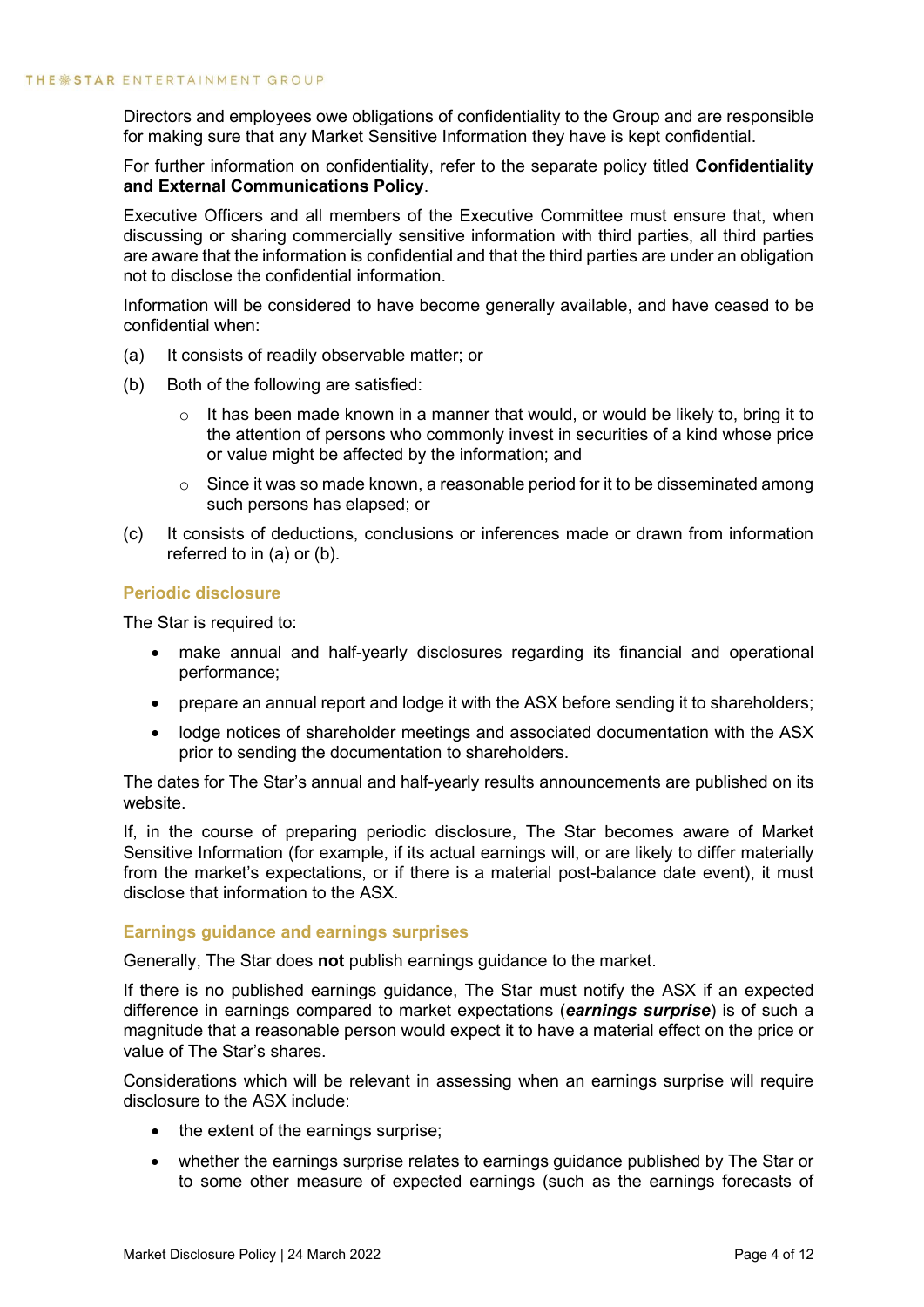analysts covering The Star's securities or The Star's earnings for the prior corresponding period);

- whether near term earnings is a material driver of the value of The Star's securities;
- whether the difference is attributable to a non-cash item (e.g. depreciation, amortisation, or impairment charge) that may not impact on underlying cash earnings;
- whether the difference is a permanent one or is simply due to a timing issue (e.g. a material revenue or expense item that was expected to be booked in one reporting period is to be booked in a different reporting period);
- whether the difference is attributable to one-off or recurring factors; and
- whether the relative outlook for The Star in coming financial periods is positive or negative.

If The Star has published earnings guidance to the market, The Star may apply the materiality guidelines that formerly appeared in the Australian Accounting and International Financial Reporting Standards (Accounting Standard AASB 1031: Materiality (July 2004)) to assess if updated disclosure regarding expected earnings is required. That is, unless there is evidence or convincing argument to the contrary, to:

- treat an expected variation in earnings compared to published guidance equal to or greater than 10% as material and presume that the guidance needs updating; and
- treat an expected variation in earnings compared to published guidance equal to or less than 5% as not being material, and presume that the guidance therefore does not need updating.

Where the expected variation in earnings is between 5% and 10%, The Star will form its own judgment as to whether or not it is material. While The Star remains in the ASX 300, it will consider applying a materiality threshold of 5% rather than 10%.

## <span id="page-6-0"></span>**5. Responsibilities of Disclosure Officer**

The Star has nominated the Chief Legal and Risk Officer and any person holding the position of Company Secretary as the disclosure officer (*Disclosure Officer*), with responsibility for:

- managing The Star's compliance with its legal obligations in relation to continuous disclosure requirements;
- communications with the ASX;
- overseeing and coordinating disclosure of information to the ASX, investors, casino regulators, the media and the public;
- educating Directors and employees on this Policy and relevant procedures; and
- keeping a record of all disclosures made by The Star to the ASX.

In consultation with the Managing Director and Chief Executive Officer or the Chief Financial Officer, the Disclosure Officer will decide whether any information is Market Sensitive Information that requires disclosure. External advice may be obtained if necessary.

The Disclosure Officer attends Board meetings and Board Committee meetings.

The Disclosure Officer is also kept informed by management of disclosure related issues.

## <span id="page-6-1"></span>**6. Responsibilities of Directors, Executive Officers and Executive Committee**

Directors and Executive Officers must continually assess whether they are aware of information that may be required to be disclosed under this Policy, including at each Board meeting and Executive Committee meeting.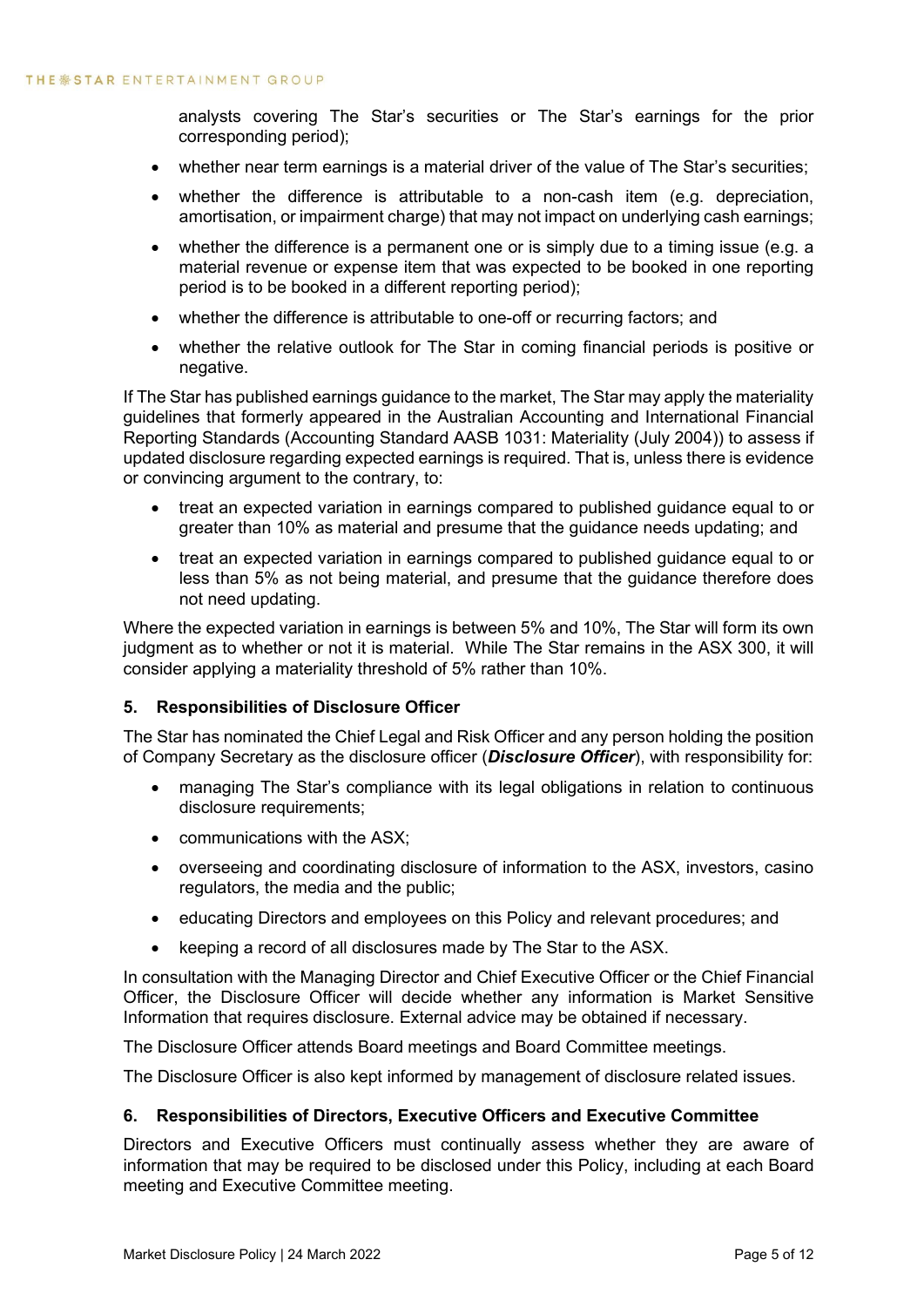The *Executive Committee* is comprised of Executive Officers and other persons holding senior management positions and who report directly to the Managing Director and Chief Executive Officer.

Each Executive Officer and member of the Executive Committee must notify the Disclosure Officer immediately if he/she has, or ought reasonably to have, come into possession of any Market Sensitive Information in the course of performing his/her duties.

## <span id="page-7-0"></span>**7. Responsibilities of employees**

All employees must immediately disclose the full details of any Market Sensitive Information or any information that may potentially become Market Sensitive Information that comes to their attention, to an appropriate Executive Committee member, the Managing Director and Chief Executive Officer, the Chief Financial Officer, the Chief Legal and Risk Officer or the Disclosure Officer.

## <span id="page-7-1"></span>**8. Authorised Company Spokespersons**

To reduce the risk of inadvertent disclosures of Market Sensitive Information, only the authorised spokespersons listed below (*Authorised Company Spokespersons*) may speak on behalf of The Star and the Group to external parties (such as analysts, brokers, and investors). This must be done in a coordinated manner and, in the case of spokespersons who are not Directors, only with prior notification to and consent of at least two of the following: the Managing Director and Chief Executive Officer, the Chief Financial Officer, the Chief Legal and Risk Officer and/or the Company Secretary, where the communication is with media, investors, brokers or analysts.

Authorised Company Spokespersons are limited to the following personnel:

- Chairman of the Board;
- Managing Director and Chief Executive Officer;
- Chief Casino Officer;
- Chief Financial Officer;
- Chief Legal and Risk Officer;
- Chief Operating Officer of each casino and hotel property;
- Company Secretary;
- Group Executive External Affairs;
- General Manager Business Development and Investor Relations;
- Group General Counsel; and
- such other person(s) as the Chairman, the Managing Director and Chief Executive Officer, the Chief Financial Officer or the Chief Legal and Risk Officer may authorise from time to time.

Any written statements to be provided by an Authorised Company Spokesperson must be approved by the Managing Director and Chief Executive Officer, the Chief Financial Officer, the Chief Legal and Risk Officer or the relevant Chief Operating Officer of a casino and hotel property, and be notified to the Disclosure Officer before it is provided to an external party.

Authorised Company Spokespersons must liaise closely with the Disclosure Officer or his/her designated authorised representative to ensure that all proposed public comments only relate to information that:

- is already in the public domain and is not Market Sensitive Information; or
- has already been released to the ASX.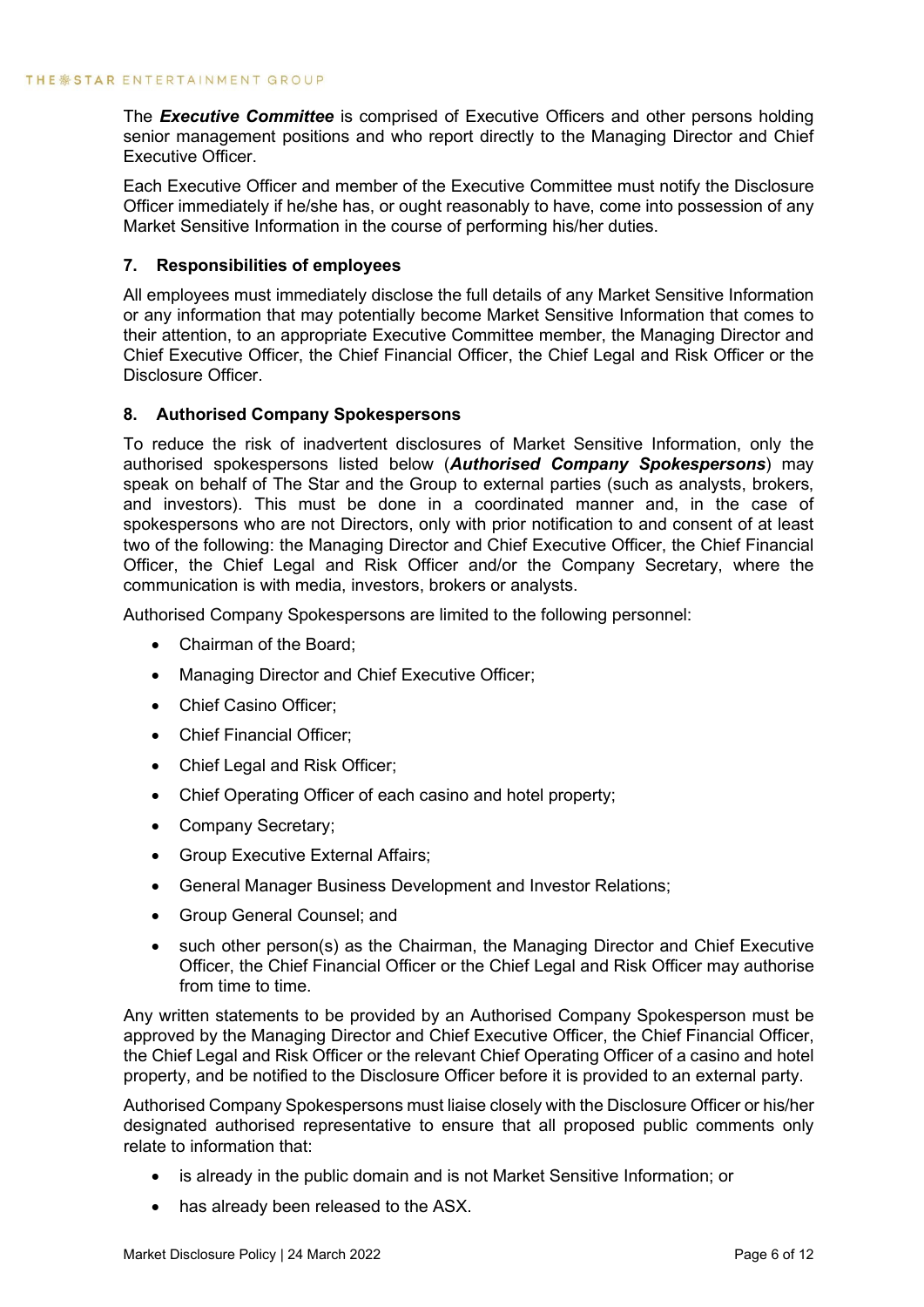Comments made by Authorised Company Spokespersons on behalf of The Star must be limited to their field of expertise, be factual and not speculative.

During periods of sensitivity (for example, where The Star is involved in a significant corporate transaction or capital raising) The Star must, if necessary, refine its internal reporting processes in order to protect against any inadvertent disclosure of Market Sensitive Information.

If an employee is not an Authorised Company Spokesperson, and he or she receives an enquiry about The Star from an investor, analyst or other external party, they must refer the enquiry to an appropriate Authorised Company Spokesperson.

## <span id="page-8-0"></span>**9. Pre-results periods**

To minimise the likelihood of inadvertent disclosure of Market-Sensitive Information, particularly during the periods between the end of The Star's financial year or half-year and the release of results:

- Discussions with broking analysts, shareholders, media and other external parties must be kept to a minimum; and
- There must not be any discussion of The Star's financial performance, forecasts or estimates with external parties unless the information has first been released to ASX.

## <span id="page-8-1"></span>**10. Rumour and speculation**

Generally, The Star will not comment on rumour or market speculation unless required to do so by the ASX or the Australian Securities and Investments Commission (*ASIC*), or it is in the best interests of The Star and its investors. Notwithstanding The Star's general policy not to comment on rumour or market speculation, where a media or analyst report or market rumour appears to contain or to be based on credible Market Sensitive Information (whether that information is accurate or not), The Star has a responsibility to the market to respond to the report or rumour in a timely manner.

## <span id="page-8-2"></span>**11. Trading halt**

In order to facilitate an orderly, fair and informed market The Star may request the ASX to halt trading in its securities, pending the release of an announcement to the ASX.

The Disclosure Officer or his/her designated authorised representative is responsible for communicating the request for a trading halt to the ASX, in accordance with ASX Listing Rules.

A decision to seek a trading halt from the ASX must (where reasonably practicable) be made by the Board.

Where it is not reasonably practicable to contact the Board as a whole, the decision to seek a trading halt may be made by the Chairman and at least one other Director.

Where reasonable attempts have been made to contact all other Directors with no success, the decision to seek a trading halt may be made by any one Director.

## <span id="page-8-3"></span>**12. Media contact**

The policy and procedures in relation to dealing with media enquiries is contained in a separate policy titled **Confidentiality and External Communications Policy**.

The **Confidentiality and External Communications Policy** specifies which personnel of The Star are authorised to speak to the media regarding the Group's business.

All engagements with the media are to be discussed and coordinated in conjunction with The Star's Group Media and Communications Team and any written statements or media releases must be approved by the Managing Director and Chief Executive Officer, the Chief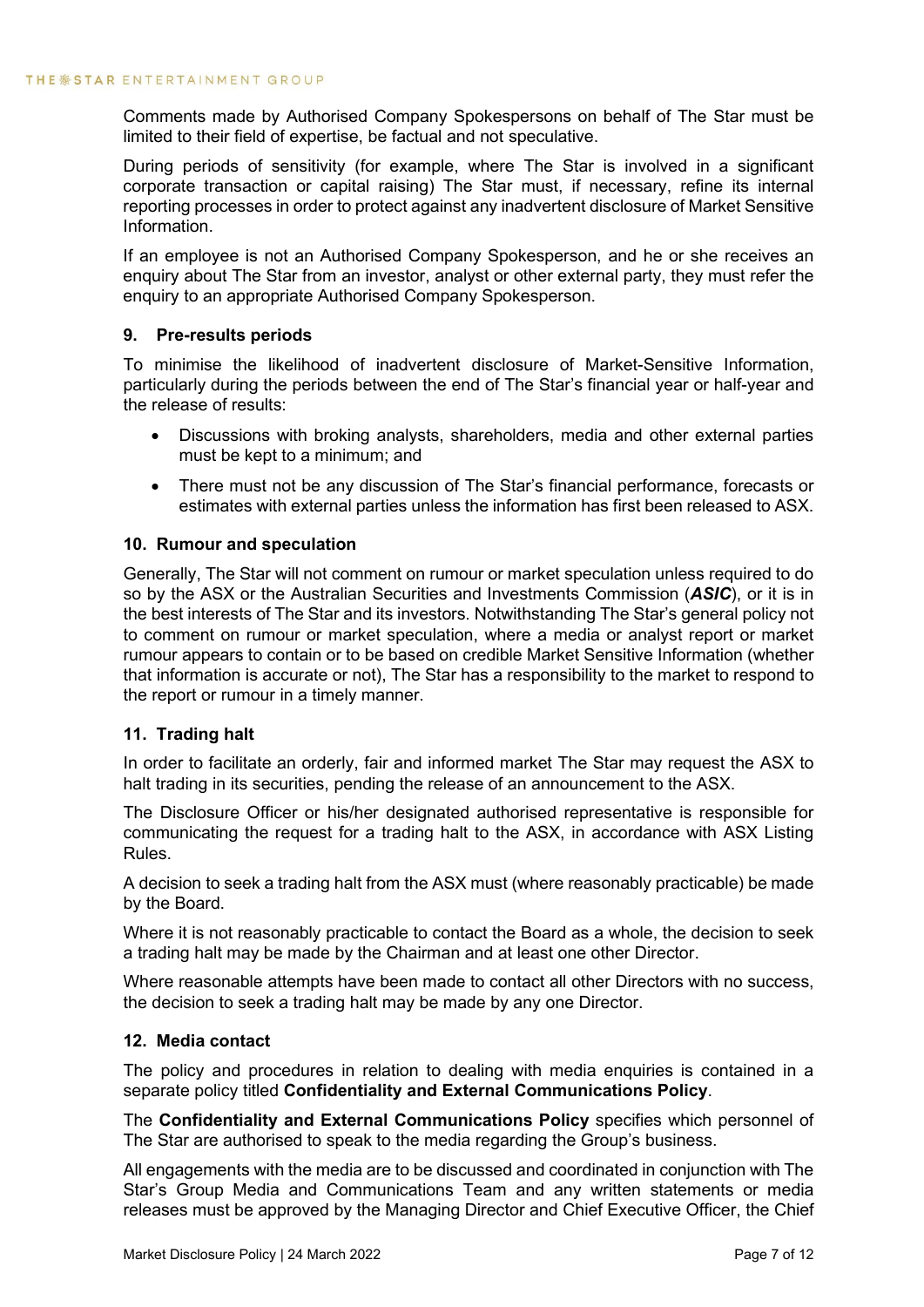Financial Officer, the Chief Legal and Risk Officer or the relevant Chief Operating Officer of a casino and hotel property, and notified to the Disclosure Officer before it is provided to the media.

## <span id="page-9-0"></span>**13. Approval of ASX announcements**

All draft ASX announcements regarding Market Sensitive Information must (where reasonably practicable) be reviewed and approved by the Board prior to lodgement with the ASX, except those referred to below.

Where it is not reasonably practicable to have an ASX announcement approved by the Board, the announcement may be approved by a Disclosure Committee consisting of a group of Non-Executive Directors and Executive Officers as listed below:

- (a) the Chairman, the Audit Committee Chair, and any one of the Managing Director and Chief Executive Officer, the Chief Financial Officer or the Disclosure Officer; or
- (b) (in the absence of the Chairman and/or the Audit Committee Chair) any two Non-Executive Directors and any one of the Managing Director and Chief Executive Officer, the Chief Financial Officer or the Disclosure Officer.

The Disclosure Committee can meet by telephone and on short notice to review whether disclosure needs to be made and whether the decision to disclose needs to be referred to the Board.

ASX announcements which do not contain Market Sensitive Information and which are routine announcements (for example, announcements confirming receipt of regulatory approvals for a previously announced appointment or resignation of a Director) or announcements which contain prescribed content in a pre-approved template format (for example, announcements in response to substantial shareholder notices received by The Star) must be approved by at least two of the following:

- Chairman;
- Managing Director and Chief Executive Officer;
- Chief Financial Officer; and/or
- Disclosure Officer.

ASX announcements which are lodged by The Star on behalf of a Director (for example, ASX Appendices 3X, 3Y and 3Z) must first be approved by the relevant director and then authorised for lodgement with ASX by any one of the following:

- Managing Director and Chief Executive Officer;
- Chief Financial Officer; or
- Disclosure Officer.

## <span id="page-9-1"></span>**14. Lodging and disseminating ASX announcements**

All ASX announcements which have been approved in accordance with section 13 above must be authorised for lodgement with the ASX by at least two of the following:

- Managing Director and Chief Executive Officer;
- Chief Financial Officer; and/or
- Disclosure Officer.

Other than announcements which are in a format prescribed by the ASX Listing Rules, the name and title of at least one authoriser (generally the Board of Directors, the Managing Director and Chief Executive Officer or the Company Secretary) must be disclosed in each announcement.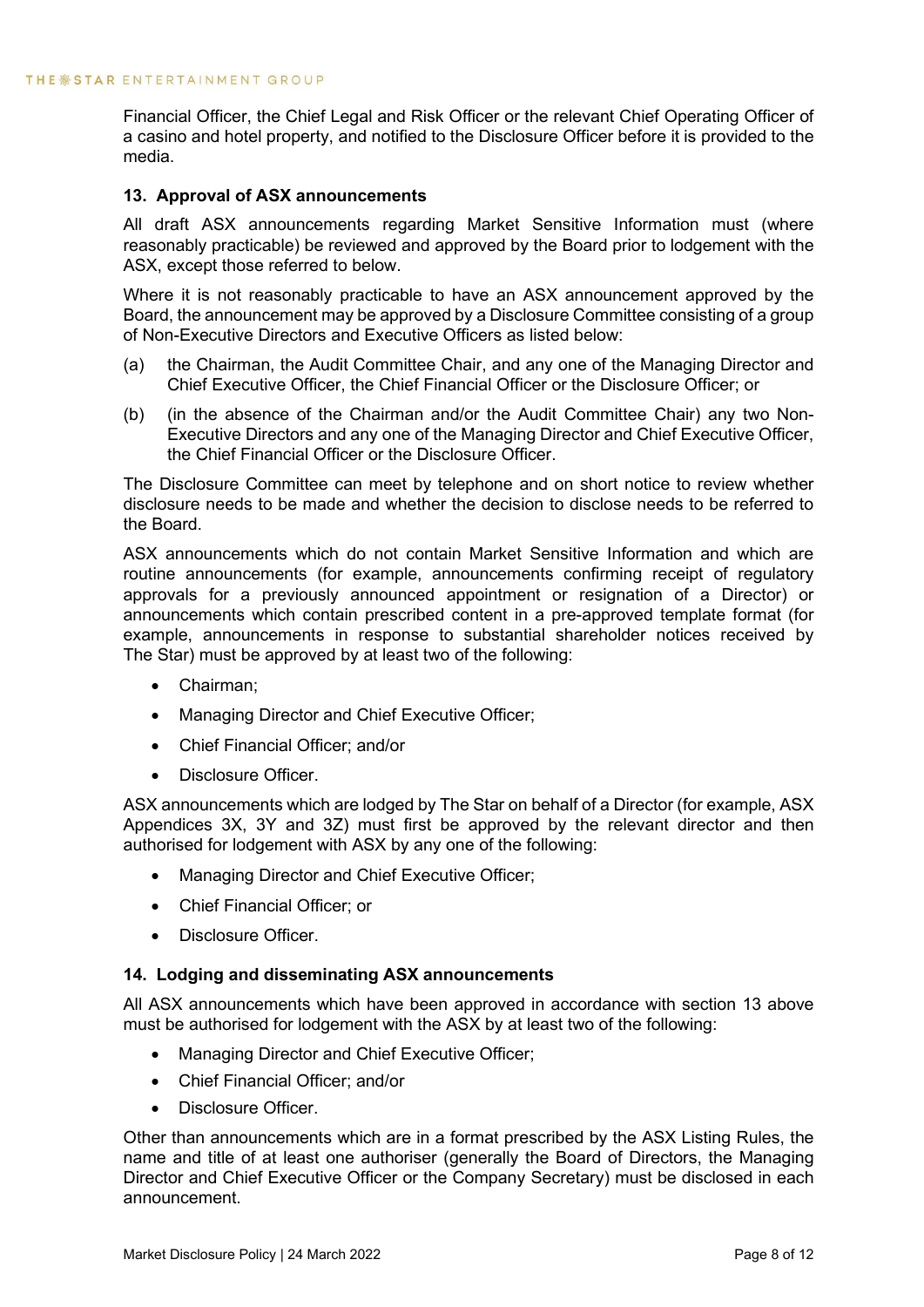Prior to lodgement with the ASX, all ASX announcements must be notified to each of the following:

- Managing Director and Chief Executive Officer;
- Chief Financial Officer;
- Chief Legal and Risk Officer;
- Company Secretary;
- Group Executive External Affairs;
- General Manager Business Development and Investor Relations.

Other senior executives may also be notified of ASX announcements prior to lodgement with ASX, as considered appropriate on a case-by-case basis.

Once confirmation of lodgement has been received from the ASX, a copy of the ASX announcement will be emailed to Directors and Executive Officers and the information may then be disseminated to external parties and published on The Star's website.

## <span id="page-10-0"></span>**15. One-on-one investor briefings**

One-on-one discussions and meetings with investors and stockbroking analysts are opportunities to provide background to previously disclosed information, as well as to clarify:

- The Star's long term strategy:
- company history, vision and goals;
- management philosophy and the strength and depth of management;
- competitive advantages and risks;
- previously disclosed material and non-material information;
- industry trends and issues; and
- economic assumptions underlying earnings forecasts, but not the forecast itself, unless the forecast has previously been released to the market.

The Chief Financial Officer will be responsible for ensuring that a record is kept of all meetings and briefings with investors and analysts.

## <span id="page-10-1"></span>**16. Group briefings/broker sponsored conferences/public speeches**

The Disclosure Officer or his/her designated authorised representative must, where practicable, attend all briefings with investors/analysts or be updated on the issues discussed at those briefings where he or she cannot attend.

Where new information of a material nature is used in briefings, The Star must release such information to the ASX prior to the briefing and make it available on The Star's website.

Any inadvertent disclosure of Market Sensitive Information during any briefing must be immediately notified to the Disclosure Officer and released to the ASX.

Presentations and other documents used in these events must be reviewed by the Disclosure Officer or his/her designated authorised representative to determine whether they require lodgement with the ASX prior to the event.

## <span id="page-10-2"></span>**17. Conference calls and webcasts**

The Star recognises that the use of conference calls and webcasting technologies provides greater access to a wider audience of investors. These services are used to communicate The Star's annual and half-year results and other major announcements where appropriate.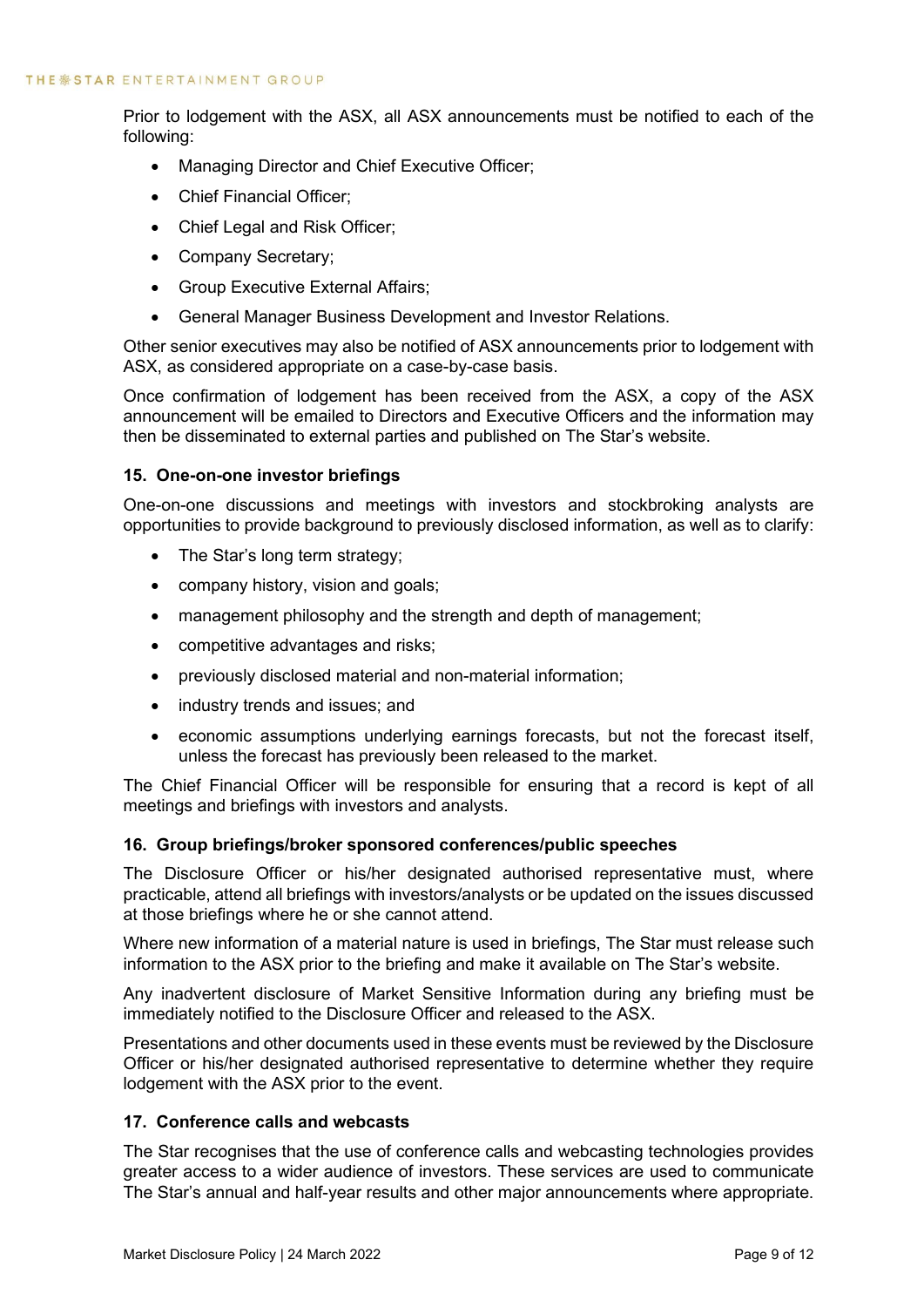The Star's Annual General Meeting is also webcast live. All webcasts are accessible from The Star's website. They are archived shortly after the conclusion of each event and are available on the website for twelve months from the date of the event.

## <span id="page-11-0"></span>**18. The Star's website**

The Star's website will contain all major ASX announcements and will be updated and reviewed regularly.

All information provided on the website shall be approved by the Managing Director and Chief Executive Officer, the Chief Financial Officer or the Disclosure Officer, or their respective designated authorised representative/s.

All ASX announcements are added to The Star's website shortly after confirmation of lodgement has been received from the ASX.

The accuracy of the information on The Star's website will be overseen by the Disclosure Officer or his/her designated authorised representative/s.

## <span id="page-11-1"></span>**19. Analysts' reports and forecasts**

The Star will not correct analysts' forecasts.

The Star's comments regarding analysts' reports and forecasts will generally be restricted to:

- information that The Star has already released to the ASX; and
- information that is otherwise in the public domain and is not Market Sensitive Information.

The Star has a positive obligation to give the ASX an appropriate announcement immediately if and when it becomes aware of a market sensitive earnings surprise or where there is, or is likely to be, a false market in The Star's securities.

Subject to the positive obligation described above, if The Star becomes aware that an analyst's earnings forecast for The Star differs materially from its internal forecast, The Star may contact the analyst to explore why that might be so.

The Star may respond to analysts' reports in relation to correcting a computational error, errors in factual information or underlying assumptions or where the analyst has overlooked certain previously disclosed facts, factors or trends relating to The Star's performance, but not to the forecast itself.

Any responses to analysts' forecasts will be the responsibility of the Managing Director and Chief Executive Officer or the Chief Financial Officer.

The Chief Financial Officer is responsible for maintaining a record of analysts' forecasts, which will be compared to internal forecasts.

## <span id="page-11-2"></span>**20. Shareholder communications**

The Star intends to keep shareholders informed of major developments affecting the company. This information is communicated to shareholders through The Star's Annual Report, at the Annual General Meeting, in the Notice of Annual General Meeting, on The Star's website, and may also be included in other shareholder correspondence during the year where a particular issue is significant.

The Star's website is also used to disseminate information in an effective and timely manner.

Shareholders can also elect to receive all of their shareholder related communications electronically by providing their email address.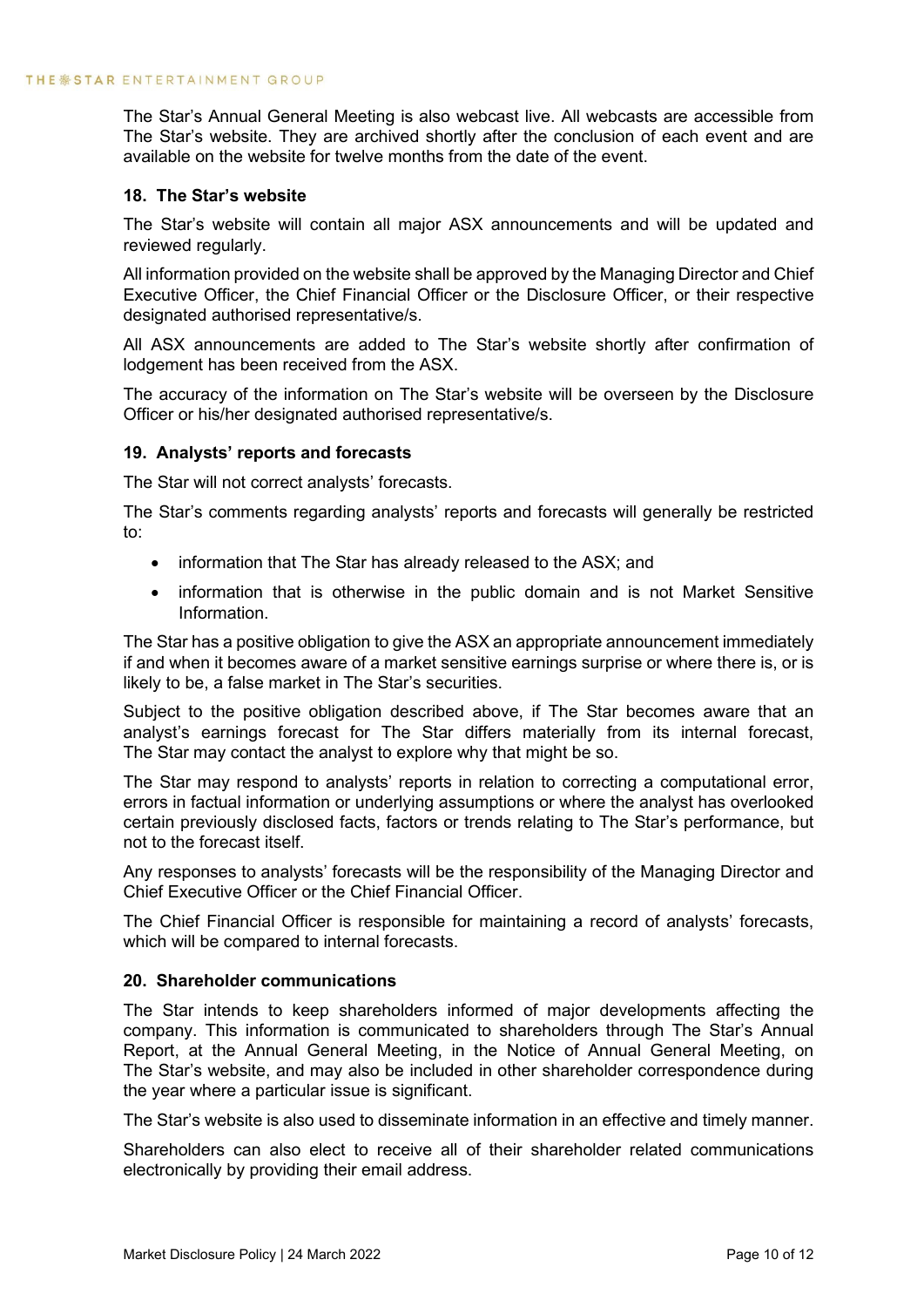The Star also provides shareholders with a facility for secure on-line access to conduct standard shareholding enquiries and transactions, including:

- viewing and printing dividend statements;
- viewing changes to the number of shares held;
- adding or updating bank account details to receive dividend payments by direct credit;
- Tax File Number/Australian Business Number notifications; and
- changing a registered address.

The Star will continue to provide efficient communication services and adopt new technologies where appropriate.

Shareholders seeking information about their shareholdings should contact The Star's share registry:

## **Link Market Services Limited**

Level 12, 680 George Street Sydney NSW 2000

*Postal Address:*

The Star Entertainment Group Limited C/- Link Market Services Limited Locked Bag A14 Sydney South NSW 1235

Telephone (local call cost within Australia): + 61 1300 880 923 Facsimile: +61 2 9287 0303 Facsimile: +61 2 9287 0309 (proxy forms only) E-mail: starentertainment@linkmarketservices.com.au Website: [www.linkmarketservices.com.au](http://www.linkmarketservices.com.au/)

Shareholders may also contact The Star's Shareholder Relations Department:

## **The Star Entertainment Group Limited**

Attention: Group Manager Shareholder Relations PO Box 13348 George Street Post Shop Brisbane QLD 4003

Telephone: +61 7 3228 0000 Facsimile: +61 7 3228 0099 E-mail: investor@star.com.au Website: [www.starentertainmentgroup.com.au](http://www.starentertainmentgroup.com.au/)

The Star has a **Shareholder Enquiries and Complaints Policy** that sets out the manner and circumstances in which shareholders may contact The Star and how assistance will be provided to address their concerns. This policy is available from The Star's website.

## <span id="page-12-0"></span>**21. Shareholder meetings**

The Star encourages its shareholders to participate fully at its general meetings.

Important issues are presented to shareholders as single resolutions and full discussion of each item is encouraged. Explanatory memoranda, where considered appropriate, are included with the notice of meeting in respect of items to be voted on at the meeting.

All Directors seeking election or re-election will address the shareholders at the meeting.

The Star's external auditor (*Auditor*) is also required to attend general meetings and is available to answer shareholder questions.